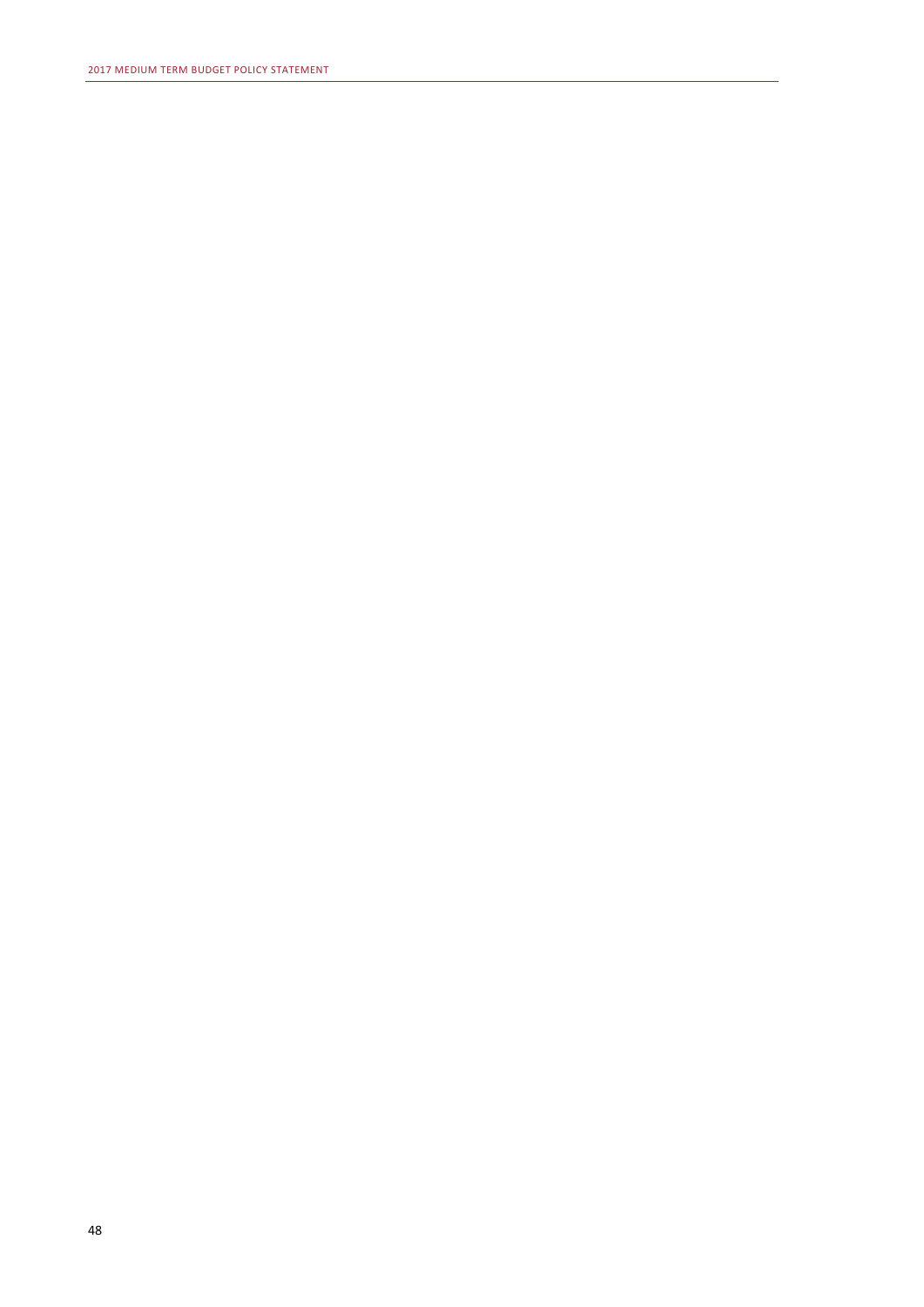# A

# **Fiscal risk statement**

## **Introduction**

The 2016 *Medium Term Budget Policy Statement* identified South Africa's most significant fiscal risks as lower-than-expected economic growth, the possibility of claims against the guaranteed debt of some state-owned companies and higher-than-expected increases in compensation budgets.

The first two risks have materialised.

The current outlook is characterised by a deteriorating macroeconomic position over the medium term, severe revenue underperformance, expenditure pressures, and contingent liability risks that are beginning to crystallise. Sources of uncertainty include decisions on the scope of funding for higher education and the outcome of public-service wage negotiations.

Government's approach to reporting risks to the fiscal outlook is summarised in Figure A.1.

| <b>Risk category</b>                         | Major issues considered under each sub-topic                                                                                                                                                                            |
|----------------------------------------------|-------------------------------------------------------------------------------------------------------------------------------------------------------------------------------------------------------------------------|
| <b>Macroeconomic risks</b>                   | " Impact of slower-than-expected nominal GDP and revenue growth<br>" Debt sustainability under different economic scenarios<br>" Effect of the macroeconomic outlook on expenditure and debt-servicing costs            |
|                                              |                                                                                                                                                                                                                         |
| <b>Policy and budget</b><br>execution        | " Unplanned or emergency spending requests leading to pressures on the expenditure ceiling<br>" Implementation risks around proposed in-year expenditure estimates<br>" Costs of poorly planned infrastructure projects |
|                                              |                                                                                                                                                                                                                         |
| <b>Contingent and</b><br>accrued liabilities | " Quality of guarantee exposures, particularly to state-owned companies<br>" Governance, profitability and debt obligations of public-sector institutions                                                               |
| Long-term spending<br>commitments            | Impact of long-run growth, demographic changes and new policy proposals                                                                                                                                                 |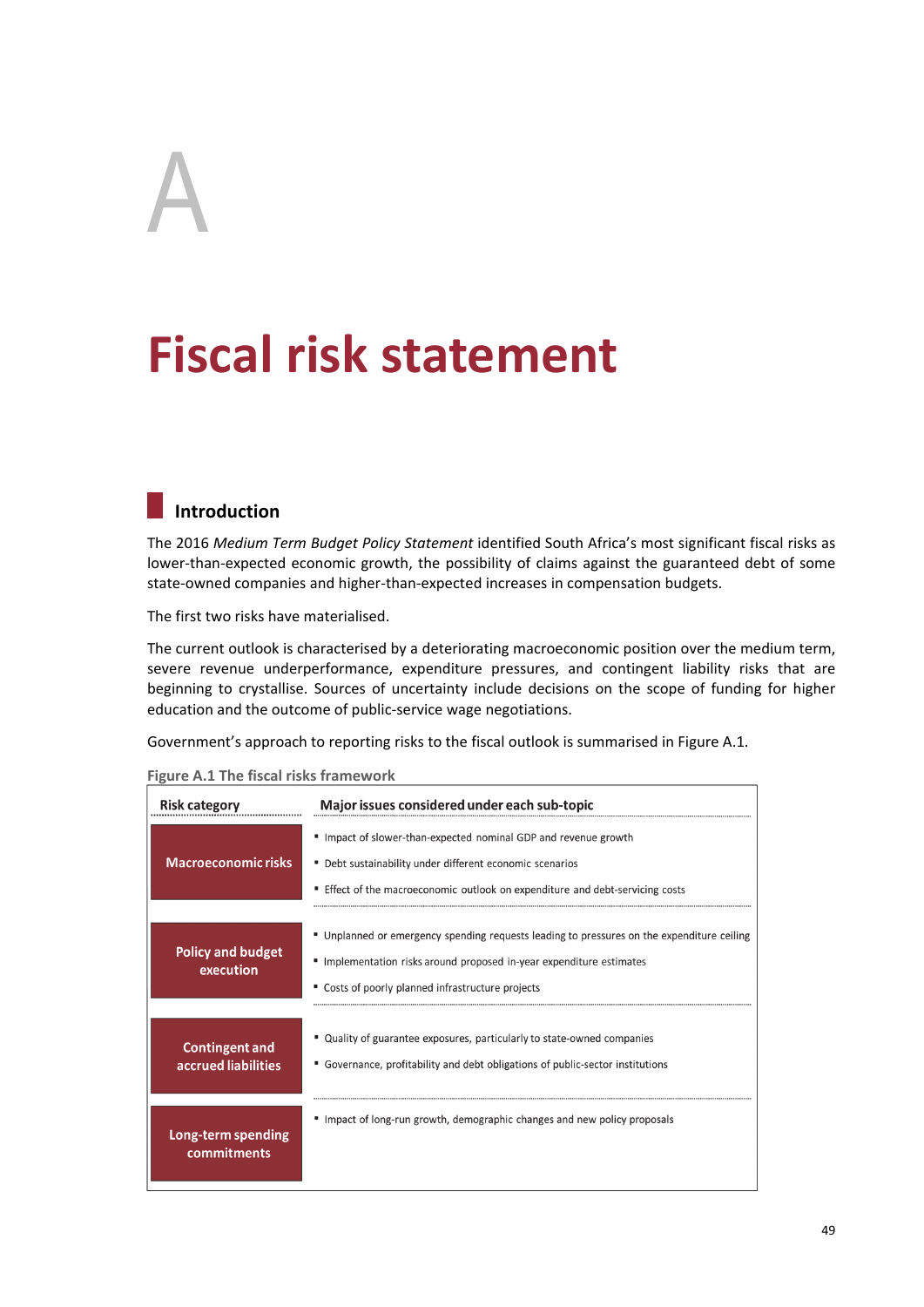### **Macroeconomic risks**

As noted in Chapter 3, the most serious risk to medium-term revenue collection is a further deterioration in the economic outlook. A related risk is uncertainty about tax buoyancy – the ratio of revenue growth and economic growth – which can be affected by the composition of GDP, taxpayer compliance and tax administration. Excluding next year's proposed tax increase of R15 billion, the current baseline assumes a buoyancy of 1.1 in 2018/19. However, if buoyancy were to decline to 1.0, the tax shortfall would increase by R8.5 billion.

To assess the magnitude of macroeconomic and fiscal risks, the National Treasury developed three scenarios around the baseline economic forecast. The baseline fiscal outlook is presented in Chapter 3.



**Scenario A – Local currency downgrade with limited effects**. The local currency rating is downgraded due to the weak growth trajectory and widening fiscal deficits. Growth slows to 0.6 per cent in 2018 and 0.9 per cent in 2019. However, the impact on capital flows and interest rates is limited by stronger world growth and increased global risk appetite. The yield on long-term government bonds is 90 basis points higher on average compared to the baseline. Inflation expectations remain well anchored.

**Scenario B – Local currency downgrade with pronounced effects**. The local currency rating is downgraded without the offsetting benefits of strong global growth. GDP contracts by 1.2 per cent in 2018 and 0.8 per cent in 2019. The risk premium increases by 200 basis points and remains at that level. The yield on long-term government bonds is 180 basis points higher on average compared to the baseline. Borrowing costs increase, while investment and consumption decline. Inflation peaks at 6.6 per cent in 2018.

**Scenario C – Higher global growth and commodity prices**. Global growth improves by an annual average of 0.5 percentage points over the medium term. Export commodity prices increase by 5 per cent over the same period. The risk premium is 50 basis points lower than in the baseline scenario, reflecting lower global risk aversion. GDP growth increases to 1.4 per cent in 2018. By 2020, GDP growth is 2.4 per cent, as higher incomes promote stronger consumption and investment demand. Inflation remains well anchored in the 3-6 per cent target band and the rand is slightly stronger compared to the baseline. Bond yields are 30 basis points lower on average compared to the baseline.

The scenarios assume that no new revenue or expenditure measures are taken to compensate for fiscal slippage. The fiscal results of the scenarios are as follows:

• **Scenario A** would result in the primary deficit widening to 2.0 per cent of GDP by 2020/21. The cumulative tax revenue shortfall against the 2017 MTBPS baseline would be between R130 billion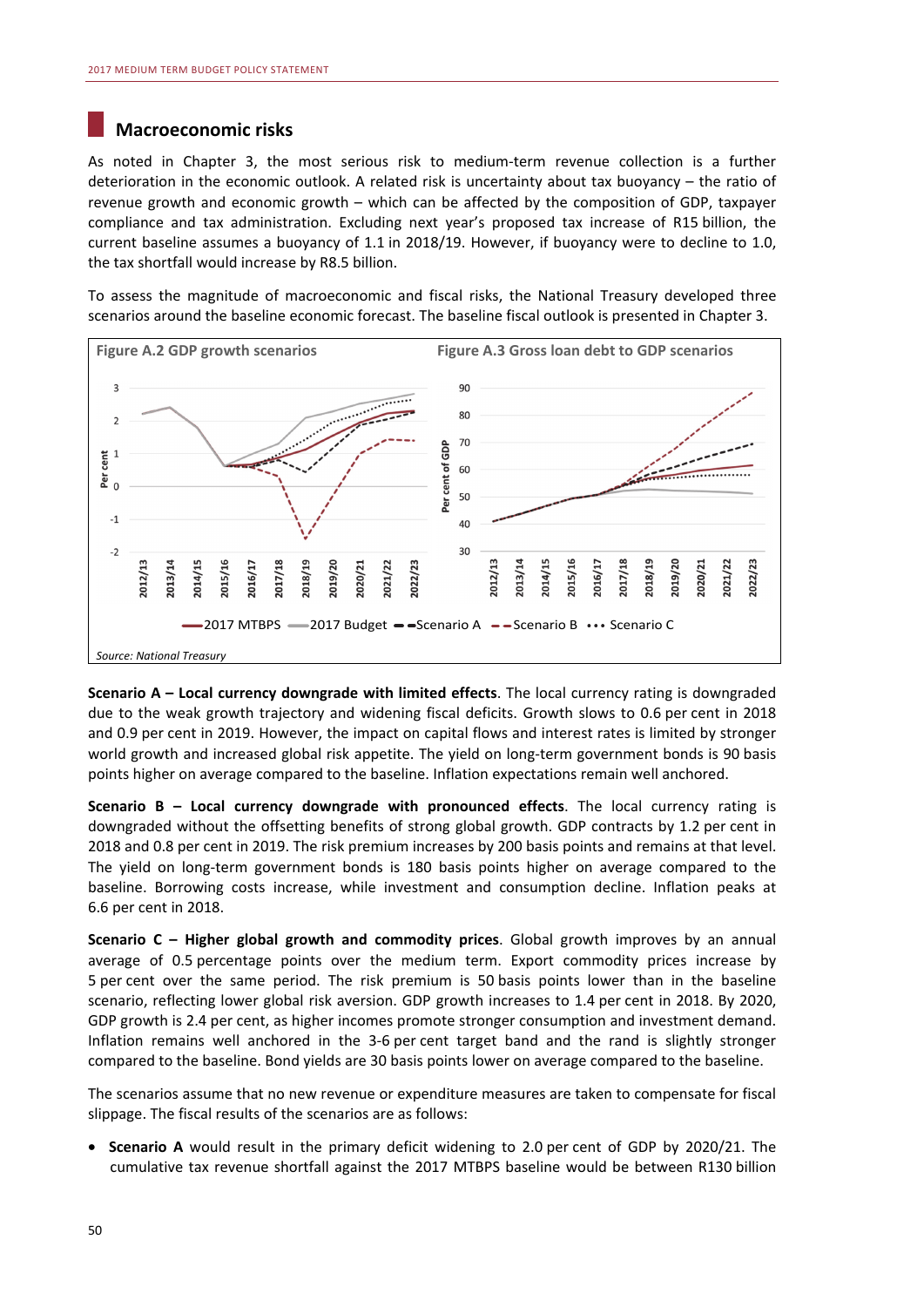and R140 billion owing to the effect of lower buoyancies and weaker nominal GDP growth. As a result, the debt-to-GDP ratio would not stabilise.

- **Scenario B** would result in an even larger fiscal slippage. The cumulative tax revenue shortfall over the 2018 medium-term expenditure framework (MTEF) period would be between R400 billion and R450 billion. The primary deficit would widen to 4.9 per cent over the medium term and remain above 4 per cent over the longer term. Debt would grow rapidly, reaching over 80 per cent of GDP by 2022/23.
- **Scenario C** also results in a primary deficit over the medium term. However, the primary balance would close and go into surplus over the long term. Higher GDP growth would lead to improved tax revenue collection over the next three years. As a result, debt would stabilise at 58.0 per cent of GDP in 2021/22.

The fiscal scenarios assume that South Africa would be able to increase borrowing from capital markets at affordable rates. However, in the event of a much worse fiscal position, accompanied by further credit ratings downgrades, it is likely that bond yields would rise and the exchange rate would depreciate. Both developments would increase debt and debt-service costs. Given the persistence of the current account and budget deficits, sharply higher bond yields and currency depreciation could prompt significant turmoil in domestic capital markets, reinforcing a cycle of fiscal deterioration.

#### **Macroeconomic risks and debt management**

Over the next decade, redemptions of domestic and foreign debt are projected to increase, as shown in Figure A.4.

The main macroeconomic variables that affect government's ability to service its debt are economic growth, inflation, exchange rates and interest rates. A significant proportion of debt is linked to inflation. A sudden spike in inflation would increase both the debt stock and debt-service costs. An exchange rate depreciation would also raise debt-service costs and lead to an upward revaluation of debt stock.

Interest rates are affected by domestic and global events. Domestic factors mainly relate to perceptions of macroeconomic and fiscal policies. If there is widespread belief that the public finances are unsustainable or vulnerable to a shock, the risk premium on debt could rise, increasing interest rates and debt-service costs. Global events that could lead to higher interest rates include tightening financial conditions and major geopolitical risks.



**Figure A.4 Maturity profile of government debt as of 29 September 2017** 

*Source: National Treasury*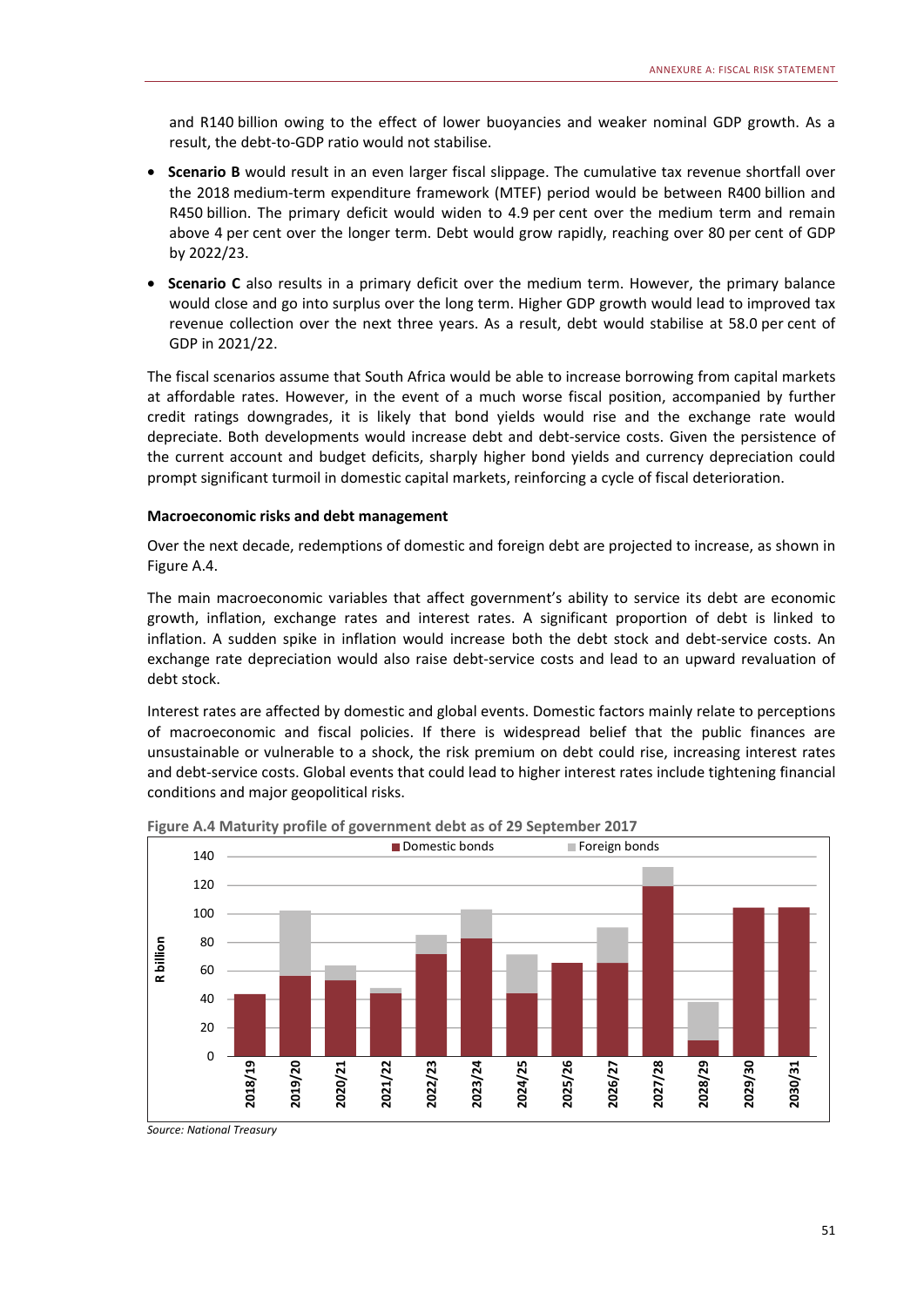Over the medium term, government's bond-switch programme – which exchanges short-term for longer-term debt – and growing cash balances will mitigate this risk. However, the bond-switch programme itself poses a risk if it raises the effective interest rate paid by government on debt, potentially leading to higher debt-service costs.

South Africa's sovereign debt stock is well-structured and remains comfortably within global bestpractice benchmarks. Global investors hold about 41 per cent of total outstanding debt securities (including foreign-denominated issuances), indicating a potential exposure to capital flight. The depth of the domestic market reduces the likelihood of a liquidity crisis. The short-term rollover risk emanating from the Treasury bill portfolio is monitored through a benchmark limit of 15 per cent of domestic debt. Currently, Treasury bills are below this limit.

#### **Medium-term policy and budget execution risks**

Policy risks include unplanned spending requirements that cannot be accommodated within the expenditure ceiling. Budget execution risks emerge when departments or entities exceed their spending ceilings. At the aggregate level, budget execution has been good. Spending outcomes in 2016/17 remained within the expenditure ceiling. The main medium-term expenditure risks are the public-service wage bill and additional funding needs for higher education. Demands for additional financial support to state-owned companies, which are likely over the medium term, are discussed later in this chapter.

Over the three-year spending period ahead, the contingency reserve amounts to R16 billion, which is considerably smaller than it has been in previous budgeting cycles. This diminishes government's capacity to respond to spending risks.

Departments have proposed a range of policy interventions that are currently not funded. These include significant additional funding for the post-school education and training system, national health insurance (NHI), qualified teachers for Grade R, the implementation of the Defence Review, land restitution and large infrastructure projects.

The most pressing is higher education, where government is considering options to increase affordability for students. The additional funding required for the post-school and education sector is difficult to determine without firm policy guidelines. However initial costing of the options suggests that the funding requirement could range from R17.7 billion to R40.7 billion in 2018/19. Medium-term options are discussed in detail in Chapter 4, and the long-term costs of higher education are discussed later in this annexure.

The primary budget execution risks stem from:

- **Departmental spending limits on compensation of employees.** Assuming stable personnel numbers and salary increases pegged to Consumer Price Index (CPI) inflation, National Treasury expenditure estimates for national departments exceed next year's budgeted compensation ceilings. The departments of Defence and International Relations and Cooperation will need to take strong remedial measures to avoid exceeding their compensation ceilings. Such action can take the form of shifting resources from other budget lines into compensation, limiting recruitment of new personnel or finding other means to reduce headcounts. Many other national and provincial departments – provincial health in particular – are facing similar pressures.
- **Public-service wage negotiations.** The shortfall in compensation budgets will deteriorate substantially if the public-service wage talks leads to an agreement that exceeds CPI inflation. For example, a CPI + 1 agreement would raise the national shortfall in 2018/19 to R8.2 billion, with the gap in provincial compensation budgets amounting to R4 billion. At this level, a three-year agreement would push the national shortfall to R11.8 billion by 2020/21, and provincial compensation spending would need to increase by R12.7 billion.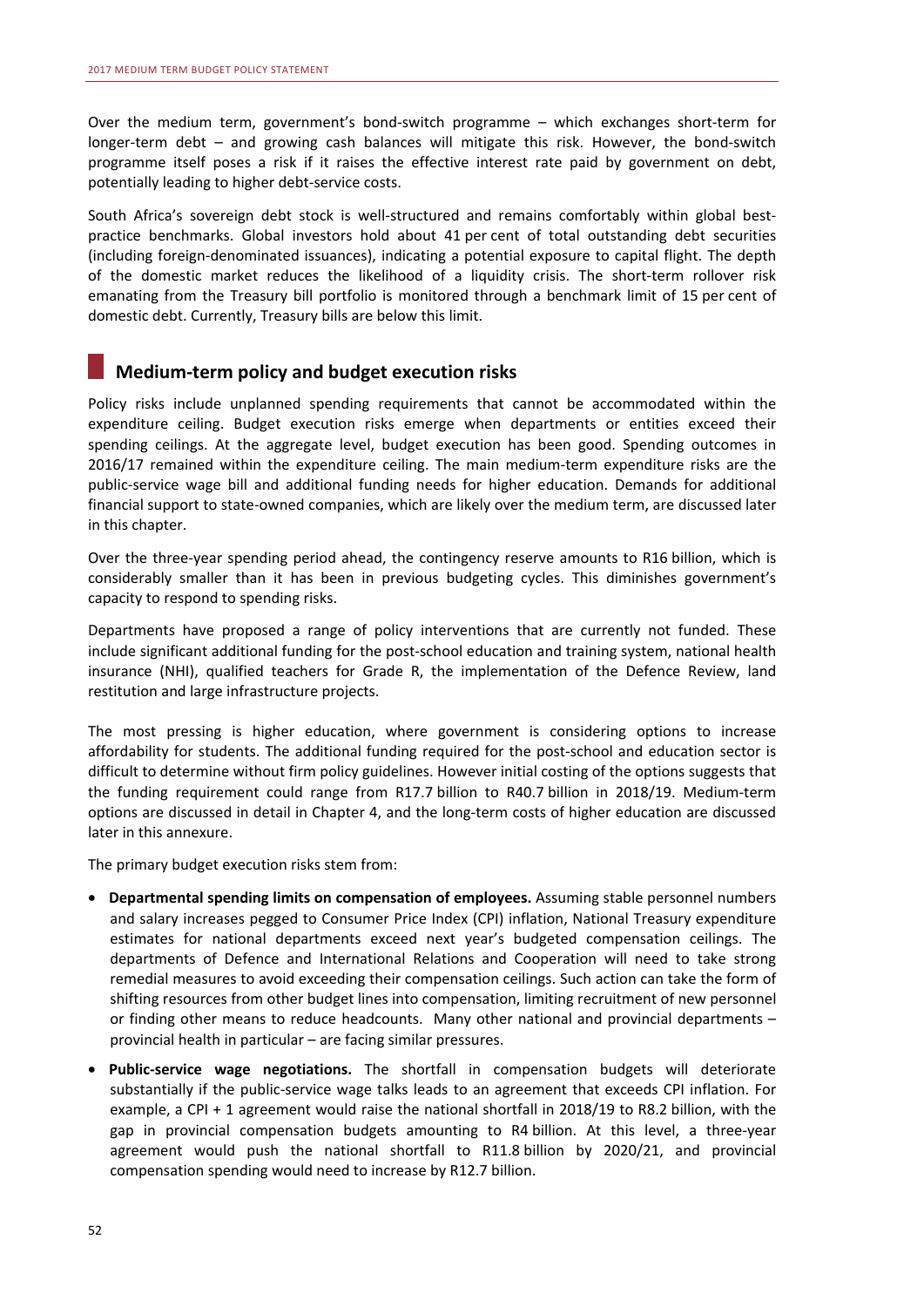- **Unpaid provincial invoices.** Many provincial departments are delaying payment of bills, contributing to a rising hidden deficit that poses significant budget execution risks. Provinces started the current financial year with unpaid bills of R26.4 billion from 2016/17, a 30 per cent increase from the prior year. Health departments accounted for 52.6 per cent of unpaid bills.
- **Medical negligence claims**. Medical negligence claims are legal claims for malpractice (e.g. leading to lifelong disability) in public health facilities. Although some of these claims are legitimate, others are unjustified or excessive. Estimated pay-outs for medical negligence claims have grown at an average rate of 45 per cent since 2012/13, and amounted to R1.2 billion in 2016/17. The contingent liability arising from claims against the state at the end of 2016/17 totalled an estimated R56 billion. The Department of Health is considering establishing teams of clinical and legal experts to help defend provinces against unjustified or excessive claims.
- **Financial management challenges in municipalities.** Weak financial management, high remuneration levels and poor maintenance of infrastructure threaten the sustainability of some municipalities. While demand for services has risen, low levels of economic growth have put pressure on consumers' ability to pay for services, while transfers from national government are growing more slowly than in the past. As a result, some municipalities have fallen into financial distress and face liquidity problems. To manage these difficulties, these municipalities are delaying payments to Eskom, water boards and other creditors, contributing to financial imbalances in other parts of the public sector.

## **Contingent liability risks**

Government's major explicit contingent liabilities are its guarantees. Total guarantees issued to public institutions, independent power producers and public-private partnerships stood at R688.8 billion in 2016/17. Total guarantee exposure was R445 billion, because several entities had not fully used their available guarantee facilities. Between 2011/12 and 2016/17, the combined profitability of the stateowned companies, measured by return-on-equity, declined from 7.5 per cent to an estimated 0.2 per cent. A growing portion of their operating expenditure is funded through debt.

Lenders, alarmed by governance failures, are taking a more active stance. As a result, state-owned companies are having difficulty raising debt, or are forced to refinance debt at higher rates. This situation creates liquidity challenges, leading to greater demands on the fiscus. Addressing this requires not only stabilisation measures at troubled entities, but a broader restructuring of state-owned companies and an acceleration of the reforms highlighted in recent editions of the *Budget Review*.



**Figure A.5 Debt interest payments of state-owned companies\*** 

*\* Entities listed in schedule 2 and 3 of the PFMA Source: National Treasury*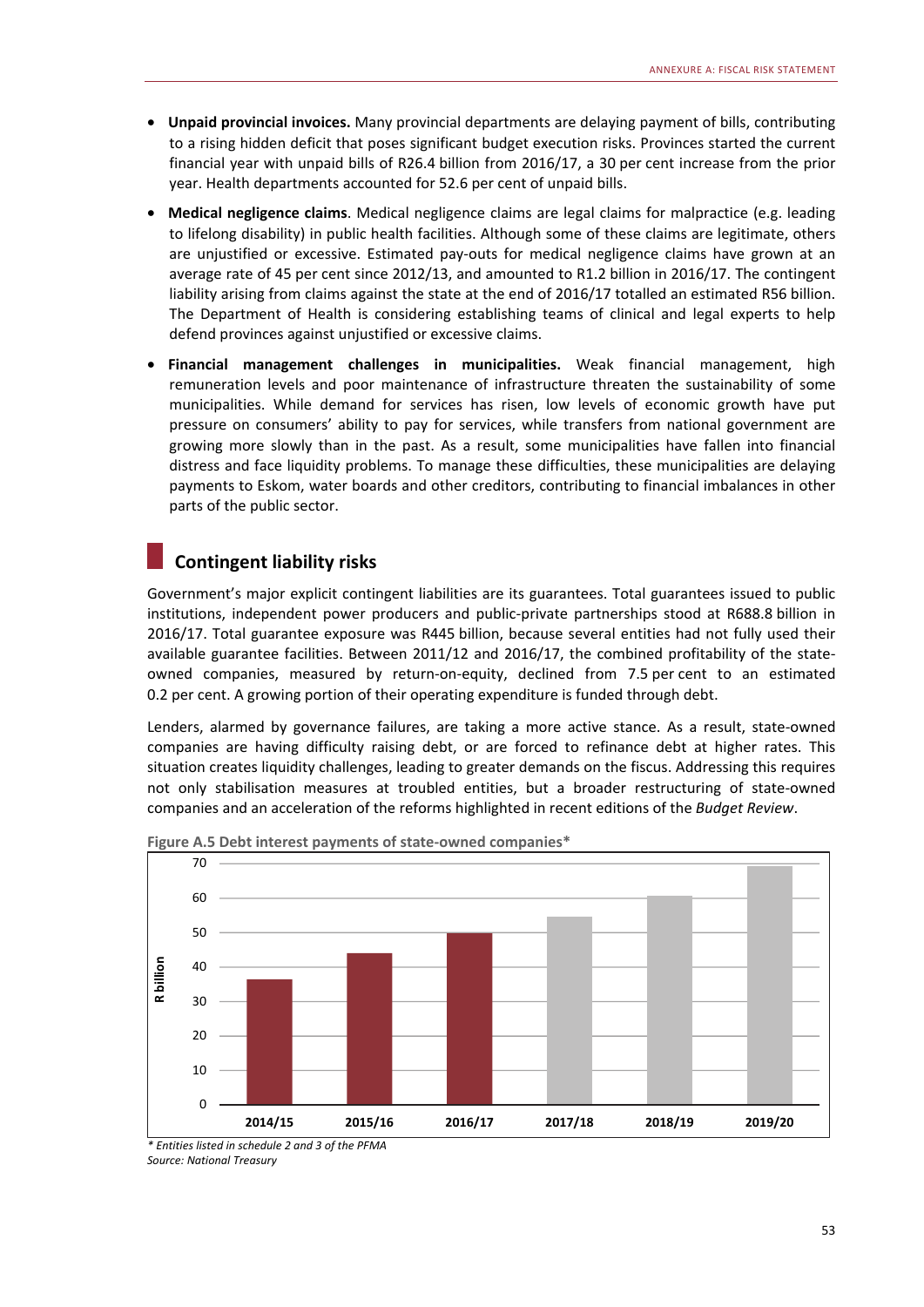Total interest payments by state-owned companies are projected to increase from R49.8 billion in 2016/17 to R69.3 billion by 2019/20. Given the sharp increase in interest commitments, some entities may have insufficient cash to settle their obligations unless immediate reforms are implemented to improve governance and boost profitability.

The largest government guarantees are described below.

#### **Eskom**

The largest state guarantee (R350 billion) supports Eskom's capital investment programme. Eskom is experiencing financial turbulence because of weak governance. This has led to a qualified audit opinion and a violation of some debt covenants with lenders. Eskom forecasts that electricity sales growth over its planning period will be flat, with revenue growth secured through tariff increases. However, the National Energy Regulator of South Africa could grant tariff increases below Eskom's application, as it did during the multi-year price determination process for April 2013 to March 2018. There are also risks that sales growth will perform below projections, or decline as households and businesses improve their energy efficiency. If this happens, Eskom will likely apply for even steeper tariff increases.

Any of the options required to stabilise Eskom could have significant fiscal implications. If higher tariffs slow economic activity, tax revenue collections will be lower, delaying government's fiscal objectives of closing the deficit and stabilising debt. However, if Eskom does not secure sufficiently high tariff increases its financial position may weaken, requiring it to seek government assistance.

Government has extended its R350 billion guarantee from 31 March 2017 to 31 March 2023 because of delays in Eskom's capital investment programme. The extension of the guarantee will allow Eskom to use the remaining portion to complete its planned capital expenditure programme. The Eskom board has developed a plan to address governance concerns that they will share with lenders. The regulator is expected to rule on Eskom's application for a tariff increase for 2018/19 as well as its Regulatory Clearing Account application. If these applications are successful it would represent a step-change in Eskom's future revenues. Combined with strong cost management, this could allow the utility to cover all its obligations without fiscal support.

#### **South African National Roads Agency Limited**

Government provided SANRAL with a R38.9 billion guarantee to expand its toll roads portfolio. In response to public concerns about electronic tolling in Gauteng, SANRAL introduced a lower-cost dispensation. However, collections remain lower than projected, making it difficult for the agency to service its debt. Government has clarified the conditions of the SANRAL guarantee. This gives SANRAL more room to borrow under the guarantee and allows the agency to service all its commitments over the medium term. Over the long term, an improvement in toll revenue collection is needed to ensure SANRAL's sustainability. If government does not proceed with tolling to fund major freeways, difficult trade-offs will need to be made to avoid a deterioration in the national road network.

#### **South African Airways**

Government has issued a R19.1 billion guarantee facility to SAA to ensure the company continues to operate as a going concern. Total recapitalisation of R10 billion will be provided in 2017/18. An amount of R5.2 billion has already been provided, with the remaining R4.8 billion to be transferred by 31 March 2018. These funds will be used for working capital and to settle debt, enabling the airline to reduce its interest expenses. Even after the capital allocation, government's exposure to SAA debt remains significant at R15 billion. There is risk that if SAA's financial fortunes do not improve, there will be further calls on the remaining guarantee. A new, full-strength board has been tasked with returning the airline to financial sustainability. The appointment of a permanent chief executive officer, who will start on 1 November 2017, is a critical step in ensuring that the airline's turnaround strategy is aggressively implemented. If SAA executes a successful turnaround in line with its projections by 2019/20, its reliance on guarantees will subside, as will government's risk exposure.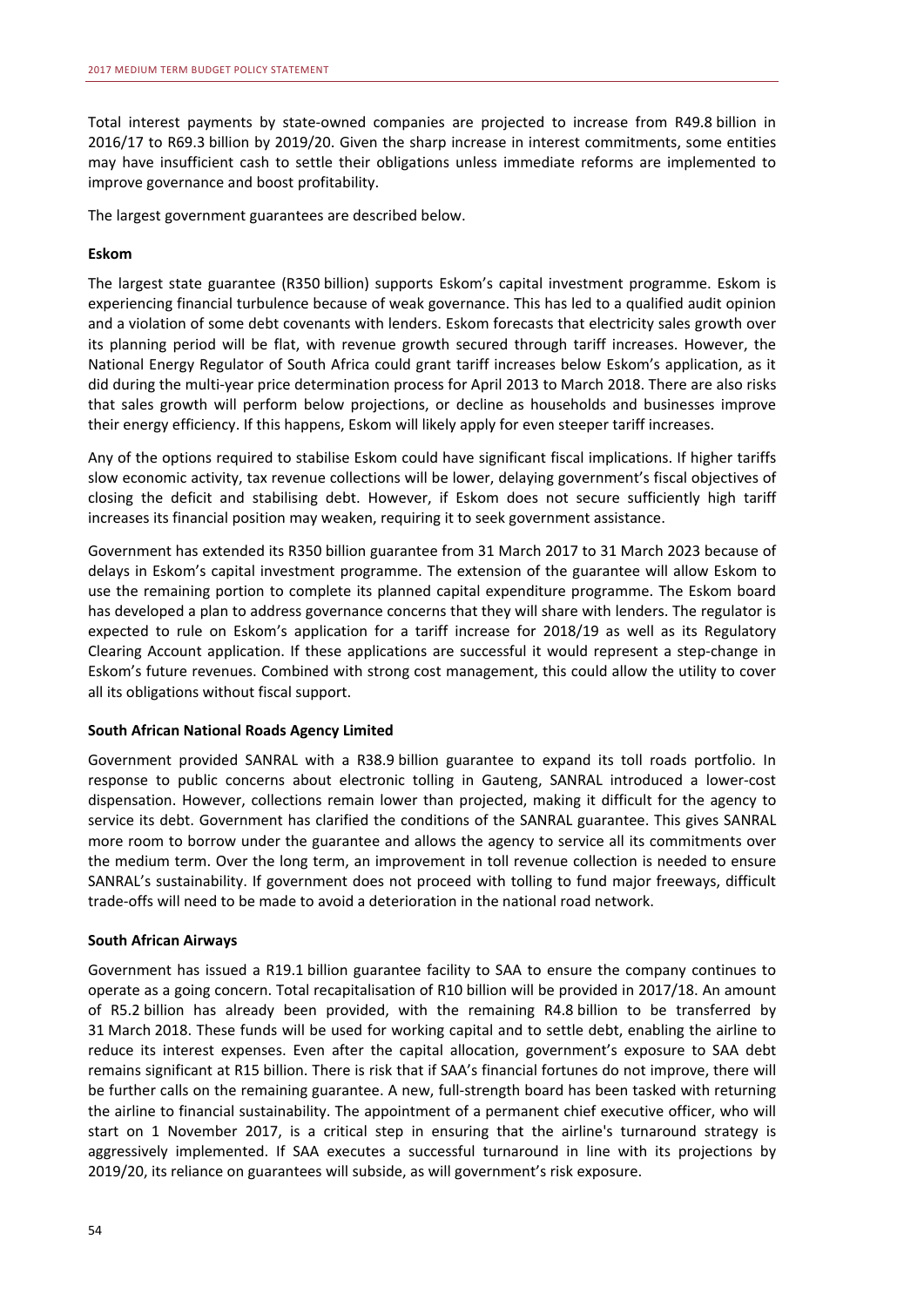#### **Denel**

Arms manufacturer Denel faces refinancing and default risk on government-guaranteed debt amounting to R1.85 billion. The group has struggled to refinance debt due to concerns about corporate governance failures and corruption. Government has extended Denel's guarantee to 30 September 2018. The group has exited the Denel Asia Joint Venture, which it entered into with VR Laser Asia in January 2016, and has withdrawn its court case against the National Treasury and the Minister of Finance.

#### **Trans-Caledon Tunnel Authority**

Government has issued a R25.7 billion guarantee to the TCTA. The agency relies on payments from the Department of Water and Sanitation's Water Trading Account to settle obligations with lenders. Weak financial management at the department threatens the ability of the TCTA to meet its commitments, raising the likelihood of a call on the guarantee. In the long term, government's ability to deliver water infrastructure could be compromised.

#### **Road Accident Fund**

The RAF has been insolvent for over 35 years and its total liabilities continue to grow to unsustainable levels. An immediate concern is claim amounts that have been settled in court but not yet paid. These amounted to about R8.5 billion at the end of 2016/17 and are forecast to grow over the medium term. Government has tabled legislation to create an equitable and affordable benefit arrangement to replace the fund. The replacement scheme is expected to significantly reduce costs, but will not eliminate the accumulated liability of the current fund.

# **Long-term spending commitments**

The National Treasury regularly updates its long-term fiscal model to determine the sustainability of its major social spending commitments. The outlook for these programmes is largely determined by demographic changes, GDP growth, sector-specific cost pressures and trends in the use of public services.

Population estimates have changed significantly over the past few years. The National Development Plan (NDP) had projected the population would be between 58.2 million and 61.5 million by 2030. However, the latest actuarial projections put the population at 65 million in 2030. The increase largely reflects an unanticipated spike in fertility rates in the 2000s. This has been reflected in higher-thanexpected enrolments in primary schools, and will affect high school enrolment rates from 2018. At the same time, infant mortality has been declining for a number of years, and life expectancy rates have been increasing. Higher numbers of young and older people place additional pressure on the public finances, because a large portion of social spending is directed towards these two age groups.

Since the National Treasury initially presented its fiscal modelling results in 2014, the economic growth outlook has been revised down. This has led to lower estimates of long-term potential growth and a higher expenditure-to-GDP ratio. The current modelling exercise assumes low, baseline and high growth scenarios, with long-term real GDP growth stabilising at 1.5, 2.5 and 4.5 per cent respectively. If growth remains at 1.5 per cent (the average over the past five years), spending would likely grow sharply as a share of GDP from current levels, even if no new policy initiatives are undertaken. If growth remains fixed at about 2.5 per cent (average growth over the past decade), spending is likely to grow gradually as a share of GDP over the coming decade. At a minimum, economic growth of about 3 per cent is required to sustain current spending commitments.

In addition to analysing the trend of current commitments, the National Treasury regularly models the costs associated with policy choices under consideration in government.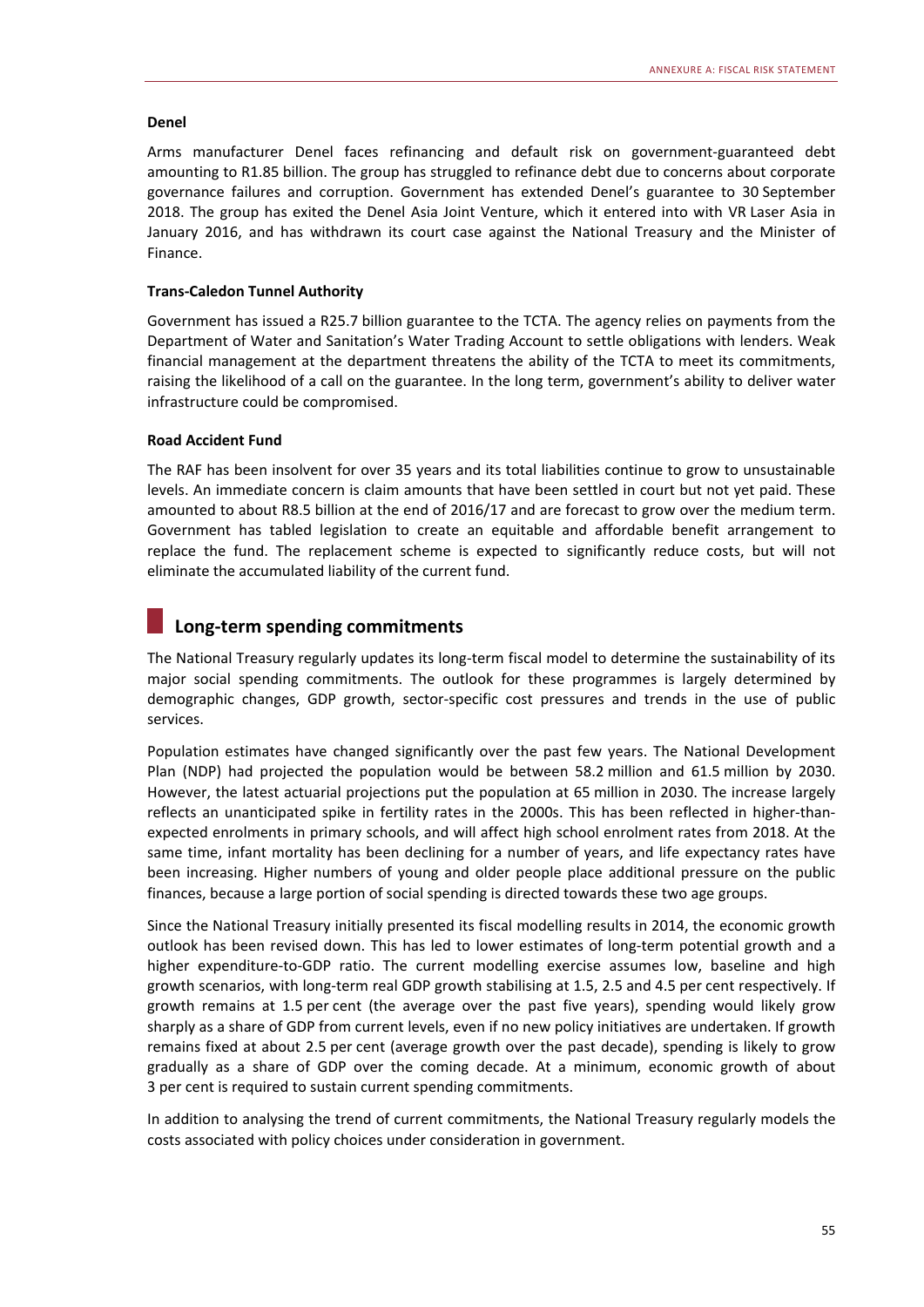#### **Post-school education and training**

Major reforms are being considered in post-school education and training. The white paper on postschool education and training proposes to significantly increase enrolments at universities and technical and vocational education and training (TVET) colleges. The Commission of Inquiry into Higher Education and Training has submitted its report to the President on the feasibility of providing fee-free higher education. In addition, government is exploring the possibility of providing financial aid towards the full cost of study for students from poor and middle-income households.

Working with the Department of Higher Education and Training, the National Treasury has estimated the costs of achieving the enrolment targets set out in the white paper, as well as the costs of providing financial aid to cover full cost of study to 30 per cent, 50 per cent and 75 per cent of undergraduate university students. In the white paper scenario, university enrolments increase from about 980 000 in 2015 to 1.6 million by 2030. TVET enrolments grow from about 730 000 to 2.5 million over the same period. At a minimum, these changes would result in public expenditure on post-school education and training rising from 1.4 per cent to 2.5 per cent of GDP. This projection assumes, however, that fees and other forms of income would keep pace with the rise in enrolments. A more probable scenario is that government would have to fund shortfalls from fees and other income sources, shouldering an increasing share of total post-school education and training costs.

If government were to target the white paper enrolment rates while providing additional subsidies to poor and middle-income students, spending would increase more rapidly. Providing financial aid for the full cost of study to 75 per cent of undergraduate university students, for example, would push postschool education spending up to 4.1 per cent of GDP by 2030/31.



**Figure A.6 Post-school education and training spending scenarios** 

*Source: National Treasury* 

#### **National health insurance**

Public health expenditure is driven by population growth, service utilisation rates and costs – with the latter element typically growing more rapidly than CPI inflation. A combination of growing utilisation, an ageing population and significant cost pressures means that health spending is likely to grow as a share of GDP even without policy changes.

Cabinet adopted the white paper on NHI in June 2017. The white paper estimates that full implementation of NHI would increase public health spending from 3.9 per cent in 2017/18 to 6.2 per cent of GDP by 2025/26. This projection assumes a long-term economic growth rate of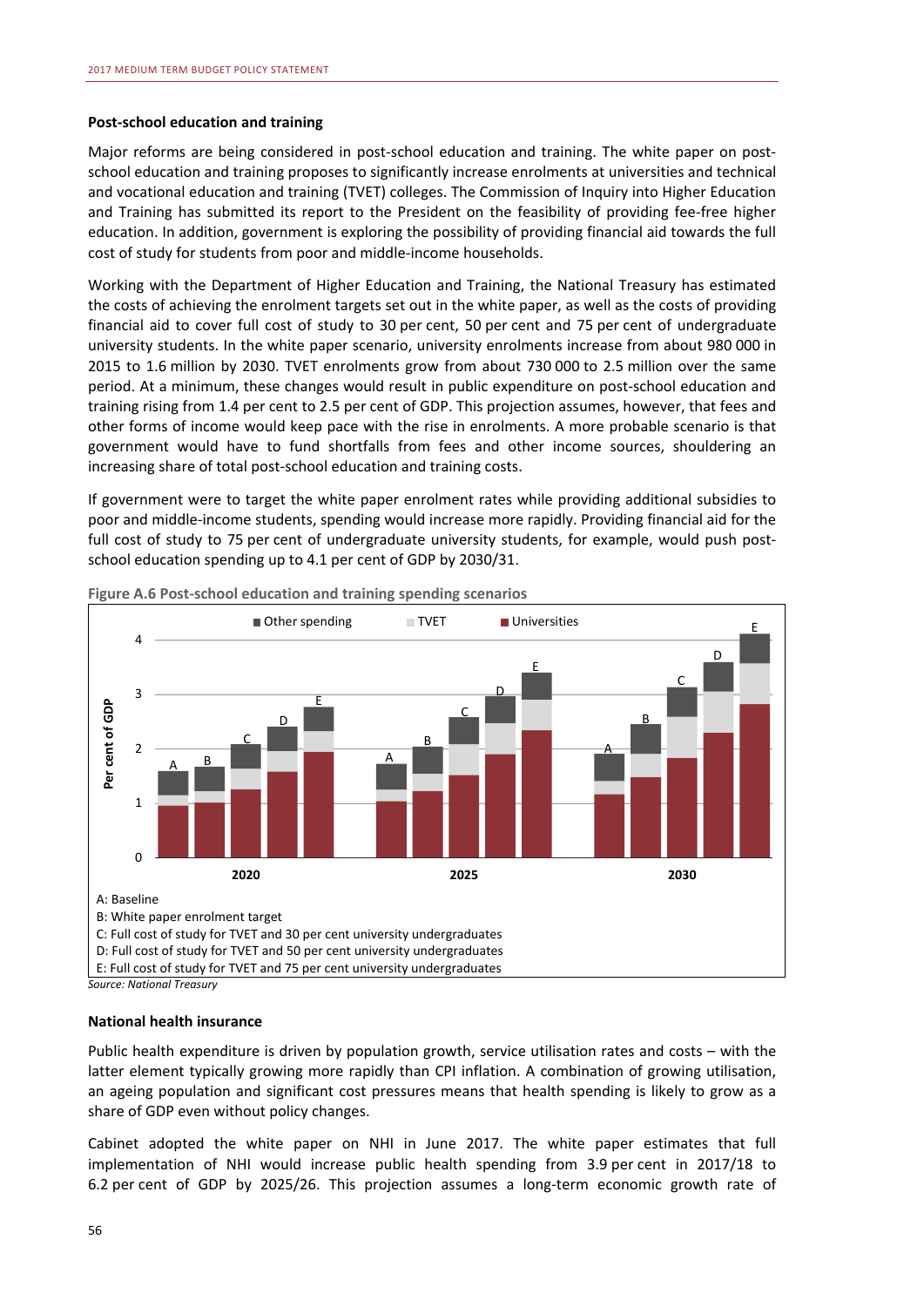3.5 per cent. However, working with an assumed economic growth rate of 2.5 per cent and the white paper's costings, the National Treasury estimates that full implementation of the NHI will increase public health expenditure to 6.8 per cent of GDP in 2025/26.

#### **Social grants**

Spending on social grants is driven by changes in the number of grant recipients and grant values. The baseline scenario projects that the number of grant recipients will grow from 17.3 million in the current year to 23.5 million recipients by 2030/31, with grant values increasing in line with CPI inflation. In the baseline growth scenario, social grants rise from 3.3 per cent of GDP to a peak of 3.5 per cent in 2030, before declining slowly thereafter. Even in the low-growth scenario, grant expenditure is projected to peak at 3.8 per cent of GDP.

#### **Defence Review**

Recommendations flowing from the Defence Review, if implemented in full, would add R53.3 billion to defence expenditure over the next six years. Over the longer term, the review proposes that defence spending grow from the current level of 1 per cent of GDP to 2 per cent of GDP.





*\*Post-school education and training: TVET and 75 per cent university undergraduates (see Figure A.6) Source: National Treasury* 

Beyond current spending commitments on health, defence and higher education, the implementation of NHI, the Defence Review and scenario E of the post-school education and training projections would require additional spending of 6 per cent of GDP by 2030. In the absence of higher economic growth, several of government's current policy commitments will need to be revisited, because their cost implications appear to exceed available resources.

# **Conclusion**

Fiscal risks are elevated over the medium term, primarily because the potential for weaker-thanexpected economic performance threatens the revenue forecast. The outlook for contingent liabilities is also a source of vulnerability. The macroeconomic and fiscal policies outlined in Chapters 2 and 3 are, in part, designed to reduce these risks, and ensure that government's fiscal targets are achieved.